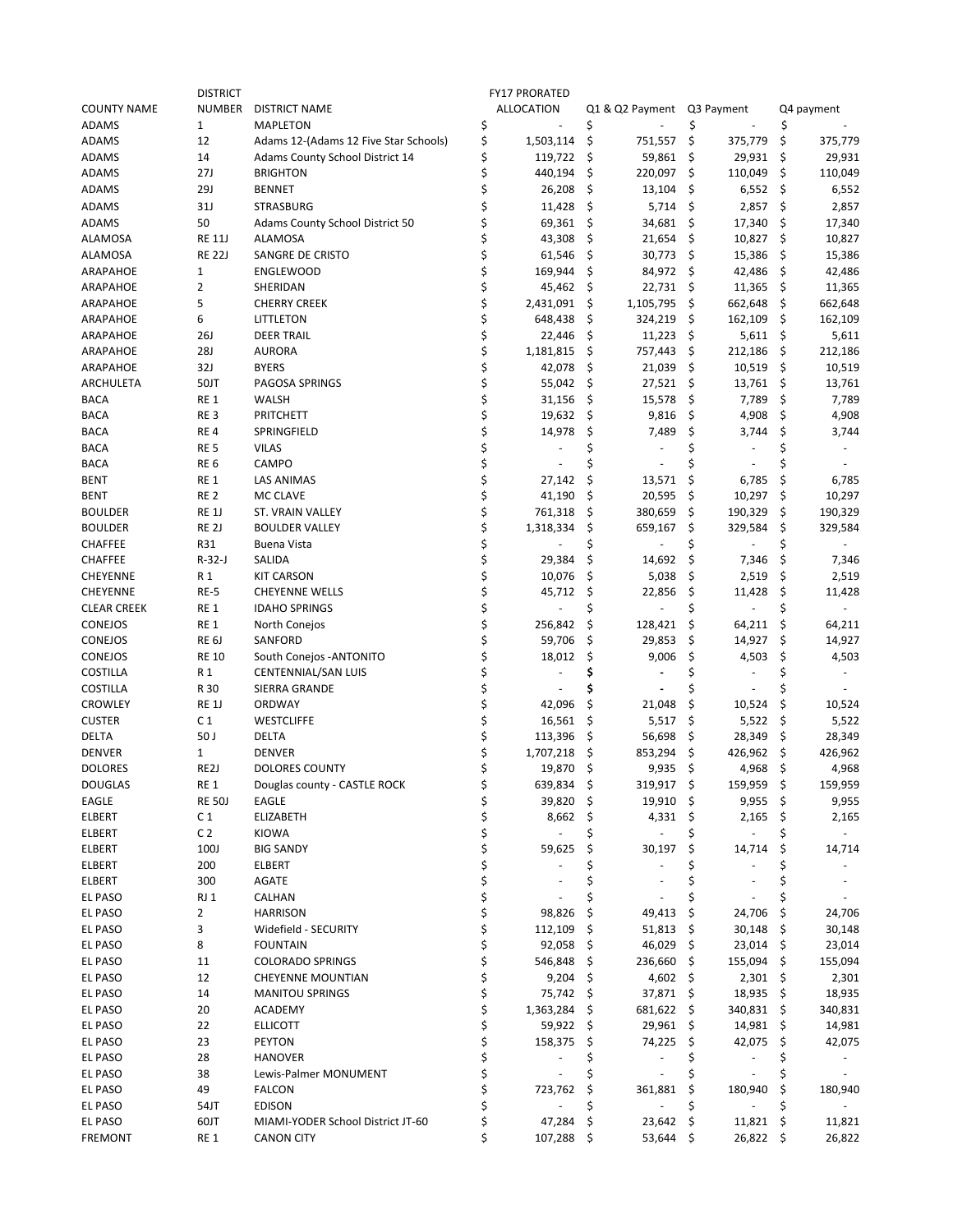| <b>FREMONT</b>    | RE <sub>2J</sub>  | <b>FLORENCE</b>                      | \$       | 133,168           | \$       | 66,584    | \$   | 33,292  | \$  | 33,292                   |
|-------------------|-------------------|--------------------------------------|----------|-------------------|----------|-----------|------|---------|-----|--------------------------|
| <b>FREMONT</b>    | RE3               | Cotopaxi                             | \$       |                   | Ś        |           | \$   |         | \$  |                          |
| <b>GARFIELD</b>   | RE <sub>1</sub> J | Roaring Fork - GLENWOOD SPRINGS      | \$       |                   |          |           |      |         | \$  |                          |
| <b>GARFIELD</b>   | RE <sub>2</sub>   | Garfield RE2 - RIFLE                 | \$       | 79,834            | \$       | 39,917    | \$   | 19,958  | \$  | 19,958                   |
| <b>GARFIELD</b>   | 16                | GRAND VALLEY-Parachute               | \$       |                   | Ś        |           | \$   |         | Ś   |                          |
| <b>GILPIN</b>     | RE <sub>1</sub>   | <b>BLACK HAWK</b>                    | \$       |                   | Ś        |           | Ś    |         | Ś   |                          |
| GRAND             | 1 <sub>J</sub>    | West Grand - KREMMLING               | \$       | 29,386            | \$       | 14,693    | \$   | 7,346   | \$  | 7,346                    |
| GRAND             | $\overline{2}$    | <b>GRANBY-East Grand</b>             | \$       | 1,468             | \$       | 734       | \$   | 367     | \$  | 367                      |
| <b>GUNNISON</b>   | RE <sub>1</sub> J | <b>GUNNISON</b>                      | \$       | 28,020            | \$       | 14,010    | \$   | 7,005   | \$  | 7,005                    |
| Hinsdale          |                   | Hinsdale                             | \$       |                   | Ś        |           |      |         | \$  | $\overline{\phantom{a}}$ |
| <b>HUERFANO</b>   | RE <sub>1</sub>   | HUERFANO - Walsenberg                | \$       |                   |          |           |      |         | Ś   |                          |
| <b>HUERFANO</b>   | RE <sub>2</sub>   | LA VETA                              | \$       | 23,056            | \$       | 11,528    | \$   | 5,764   | \$  | 5,764                    |
| <b>JACKSON</b>    | R 1               | North Park- WALDEN                   | \$       | 5,962             | \$       | 2,981     | \$   | 1,490   | \$  | 1,490                    |
| <b>JEFFERSON</b>  | R 1               | Jefferson                            | \$       | 3,801,776         | \$       | 1,900,888 | \$   | 950,444 | \$  | 950,444                  |
| <b>KIOWA</b>      | RE <sub>1</sub>   | EADS                                 | \$       | 7,258             | \$       | 3,629     | \$   | 1,814   | \$  | 1,814                    |
| Kiowa             | RE <sub>2</sub>   | Plainview                            | \$       |                   | \$       |           | \$   | ä,      | Ś   | $\overline{\phantom{a}}$ |
| <b>KIT CARSON</b> | C <sub>20</sub>   | ARRIBA-FLAGER                        | \$       | 30,780            | Ś        | 15,390    |      | 7,695   | \$  | 7,695                    |
| <b>KIT CARSON</b> | R 23              | Hi Plains                            | \$       |                   |          |           | \$   |         | \$  |                          |
| <b>KIT CARSON</b> | R 4               | <b>STRATTON</b>                      | \$       | 65,980            | \$       | 33,490    | \$   | 16,245  | \$  | 16,245                   |
| <b>KIT CARSON</b> | R-5               | <b>BETHUNE</b>                       | \$       |                   | Ś        |           | \$   |         | Ś   |                          |
| <b>KIT CARSON</b> | R 6J              | <b>BURLINGTON</b>                    | \$       | 44,360            | \$       | 22,180    | \$   | 11,090  | \$  | 11,090                   |
| LAKE              | R 1               | Lake County                          | \$       | 18,846            | \$       | 9,423     | \$   | 4,711   | \$  | 4,711                    |
| LA PLATA          | 9R                | <b>DURANGO</b>                       | \$       | 180,574           | \$       | 90,287    | \$   | 45,144  | \$  | 45,144                   |
| LA PLATA          | 10 JT             | <b>BAYFIELD</b>                      | \$       | 83,484            | \$       | 41,742    | \$   | 20,871  | \$  | 20,871                   |
|                   |                   |                                      | \$       |                   |          | 28,694    |      |         |     |                          |
| LA PLATA          | 11 JT             | <b>IGNACIO</b>                       | \$       | 58,846<br>950,941 | \$<br>\$ |           | \$   | 15,076  | \$  | 15,076                   |
| LARIMER           | R 1               | POUDRE                               |          |                   |          | 476,221   | \$   | 237,360 | \$  | 237,360                  |
| LARIMER           | R 2               | LOVELAND-Thompson                    | \$<br>\$ | 593,526           | \$       | 296,763   | \$   | 148,382 | \$  | 148,382                  |
| LARIMER           | R 3               | PARK (estes park)                    |          | 19,110            | \$       | 9,555     | \$   | 4,777   | \$  | 4,777                    |
| LAS ANIMAS        | $\mathbf{1}$      | Trinidad                             | \$       | 82,244            | \$       | 41,122    | \$   | 20,561  | \$  | 20,561                   |
| LAS ANIMAS        | $\overline{2}$    | Primero-Weston                       | \$       | 23,694            | \$       | 11,847    | \$   | 5,924   | \$  | 5,924                    |
| LAS ANIMAS        | RE <sub>3</sub>   | Hoehne                               | \$       | 9,828             | \$       | 4,914     | \$.  | 2,457   | \$  | 2,457                    |
| LAS ANIMAS        | RE <sub>6</sub>   | Aguilar                              | \$       |                   | Ś        |           | \$   |         | \$  | $\overline{\phantom{a}}$ |
| LAS ANIMAS        | <b>RE 82</b>      | <b>Branson</b>                       | \$       | 8,967             | \$       | 4,469     | \$   | 2,249   | \$  | 2,249                    |
| <b>LAS ANIMAS</b> | <b>RE 88</b>      | <b>KIM</b>                           | \$       | 16,210            | \$       | 6,428     | \$   | 4,891   | \$  | 4,891                    |
| <b>LINCOLN</b>    | C 113             | GENOA-HUGO                           | \$       | 11,278            | \$       | 5,639     | \$   | 2,819   | \$  | 2,819                    |
| <b>LINCOLN</b>    | RE <sub>4</sub> J | <b>LIMON Public Schools</b>          | \$       | 48,362            | \$       | 24,181    | \$   | 12,090  | \$  | 12,090                   |
| <b>LINCOLN</b>    | <b>RE 23</b>      | <b>KARVAL Public Schools</b>         | \$       | 15,318            | \$       | 7,659     | \$   | 3,830   | \$  | 3,830                    |
| LOGAN             | RE <sub>1</sub>   | Valley - STERLING                    | \$       | 104,110           | \$       | 52,055    | \$   | 26,027  | \$  | 26,027                   |
| LOGAN             | RE <sub>3</sub>   | <b>FRENCHMAN</b>                     | \$       | 22,850            | \$       | 11,425    | \$   | 5,712   | \$  | 5,712                    |
| LOGAN             | RE <sub>4</sub>   | <b>Buffalo-MERINO</b>                | \$       | 44,596            | \$       | 22,298    | \$   | 11,149  | \$  | 11,149                   |
| <b>LOGAN</b>      | <b>RE 5</b>       | Plateau - PEETZ                      | \$       | 42,054            | \$       | 21,027    | \$   | 10,514  | \$  | 10,514                   |
| <b>MESA</b>       | 49JT              | DE BEQUE                             | \$       | 6,425             | \$       | 3,212.57  | \$   | 1,606   | \$  | 1,606                    |
| <b>MESA</b>       | 50                | Mesa County - COLBRAN-Plateau Valley | \$       |                   | \$       |           | \$   |         | \$  |                          |
| MESA              | 51                | MESA COUNTY VALLEY                   | ¢        | 1,800,648         | \$       | 900,324   | \$   | 450,162 | \$  | 450,162                  |
| MINERAL           | RE 1              | <b>CREEDE</b>                        | \$       |                   | \$       |           | \$   |         | \$  |                          |
| <b>MOFFAT</b>     | RE <sub>1</sub>   | CRAIG                                | \$       | 14,328            | \$       | 7,164     | \$   | 3,582   | \$  | 3,582                    |
| MONTEZUMA         | RE 1              | CORTEZ                               | \$       | 226,552           | \$       | 113,276   | - \$ | 56,638  | \$  | 56,638                   |
| MONTEZUMA         | RE <sub>4</sub> A | <b>DOLORES</b>                       | \$       | 25,634            | \$       | 12,817    | \$.  | 6,408   | \$  | 6,408                    |
| MONTEZUMA         | RE <sub>6</sub>   | <b>MANCOS</b>                        | \$       |                   |          |           | \$.  |         | \$  |                          |
| <b>MONTROSE</b>   | RE <sub>1</sub>   | MONTROSE                             | \$       | 165,158           | \$       | 82,579    | \$   | 41,290  | \$  | 41,290                   |
| <b>MONTROSE</b>   | RE <sub>2</sub>   | West End Public Schools (Naturita)   | \$       |                   |          |           |      |         | Ś   |                          |
| <b>MORGAN</b>     | RE <sub>2J</sub>  | <b>BRUSH</b>                         | \$       | 22,988            | \$       | 11,494    | \$   | 5,747   | \$  | 5,747                    |
| <b>MORGAN</b>     | RE <sub>3</sub>   | <b>FORT MORGAN</b>                   | \$       | 110,108           | S        | 55,054    | \$.  | 27,527  | \$  | 27,527                   |
| <b>MORGAN</b>     | <b>RE20J</b>      | <b>WELDON VALLEY</b>                 | \$       | 22,474            | \$       | 11,237    | \$   | 5,619   | \$  | 5,619                    |
| <b>MORGAN</b>     | <b>RE 50</b>      | <b>WIGGINS</b>                       | \$       | 25,298            | \$       | 12,649    | \$   | 6,324   | \$  | 6,324                    |
| <b>OTERO</b>      | R 1               | LA JUNTA East Otero                  | \$       | 63,449            | \$,      | 30,913    | \$.  | 16,268  | \$  | 16,268                   |
| <b>OTERO</b>      | R 2               | <b>ROCKY FORD</b>                    | \$       | 40,808            | Ş        | 20,404    | \$   | 10,202  | \$  | 10,202                   |
| <b>OTERO</b>      | R <sub>3</sub> J  | MANZANOLA                            | \$       |                   |          |           |      |         | \$  |                          |
| <b>OTERO</b>      | R <sub>4</sub> J  | <b>FOWLER</b>                        | \$       | 32,782            | \$       | 16,391    | \$   | 8,195   | \$  | 8,195                    |
| OTERO             | 31                | CHERAW                               | \$       | 23,804            | \$,      | 11,902    | \$.  | 5,951   | -\$ | 5,951                    |
| <b>OTERO</b>      | 33                | <b>SWINK</b>                         | \$       | 12,606            | \$       | 6,303     | \$   | 3,152   | \$  | 3,152                    |
| <b>OURAY</b>      | R 1               | <b>OURAY</b>                         | \$       | 16,160            | Ş        | 8,080     | \$.  | 4,040   | \$  | 4,040                    |
| OURAY             | R 2               | Ridgway                              | \$       |                   | \$       | ÷,        | \$.  | ÷,      | \$  | $\sim$                   |
|                   |                   |                                      | \$       |                   | \$       |           |      |         |     |                          |
| PARK              | RE 1              | Platte Canyon - BAILEY               |          | 15,226            |          | 7,613     | \$.  | 3,807   | \$  | 3,807                    |
| PARK              | RE <sub>2</sub>   | <b>FAIR PLAY</b>                     | \$       |                   |          |           | \$   |         | \$  |                          |
| PHILLIPS          | RE 1J             | HOLYOKE                              | \$       | 11,968            | \$       | 5,984     | \$   | 2,992   | \$  | 2,992                    |